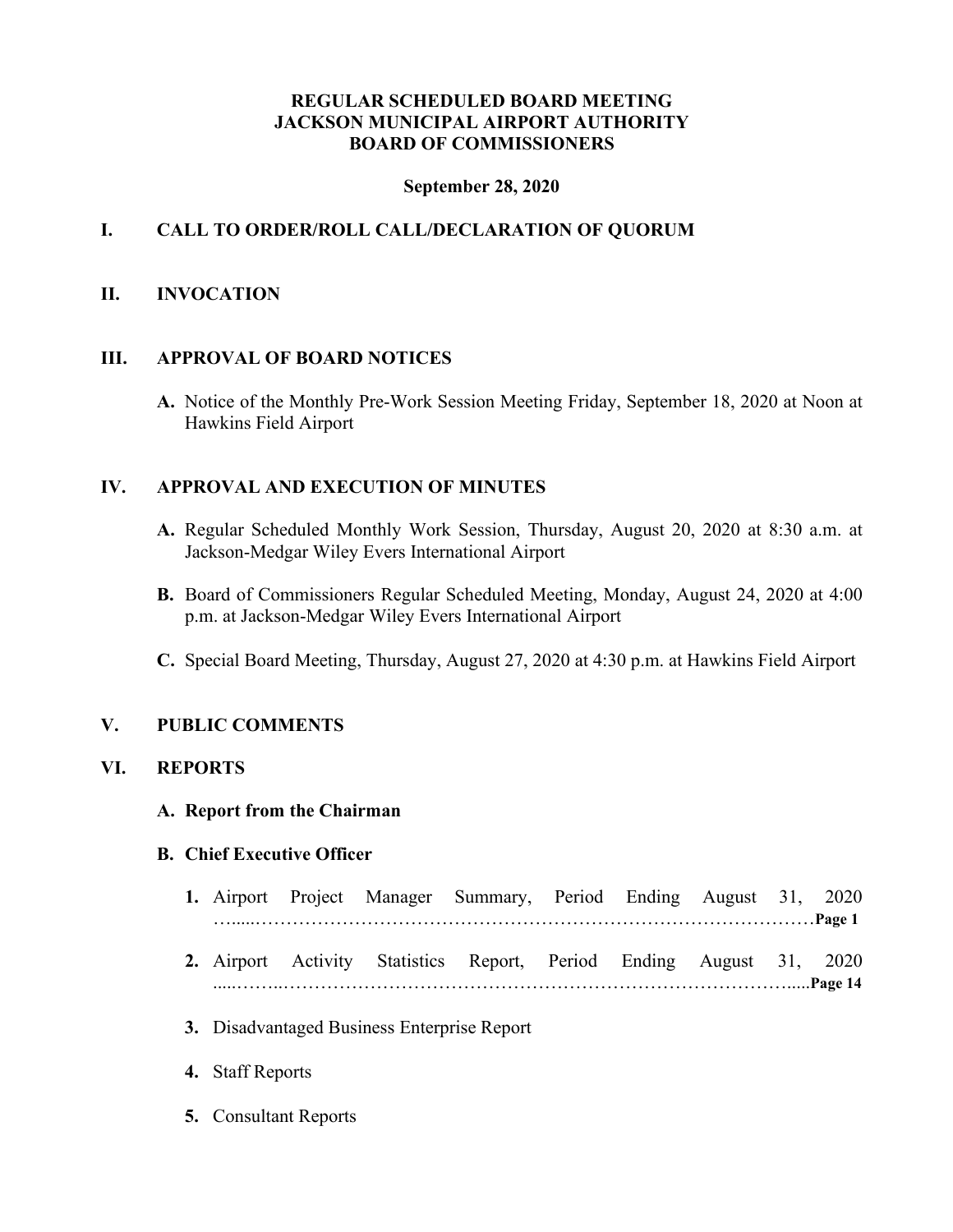# **C. Attorney**

# **VII. ACTION ITEMS**

# **A. Financial Matters**

**1**. Financial Reports for August 2020:

| (a) |  |
|-----|--|
| (b) |  |
| (c) |  |

# **B. Construction Projects**

**1.** West Concourse Roof Replacement, JAN: Authorization to (i) award bid regarding the replacement of the West Concourse Roofing system of the Terminal Building, and (ii) approve entering into a construction agreement with M&S Roofing; and (iii) increase the total construction project budget…..………....……………. **Page 42**

# **C. Procurements**

# **D. Service Agreements**

**1.** Solid Waste Management and Recycling Services, JAN: Authorization to (i) advertise a Request for Bids for Solid Waste Management and Recycling Services for JAN and HKS Airports; (ii) approve the total project budget: and (iii) approve a two-year term agreement.…......….………………………………………….. **Page 46**

# **E. Grants**

**1.** Additional CARES Act Funding for Fiscal Year 2021, JMAA: Authorization to increase CARES Act funding to be applied in Fiscal Year 2021 in order to mitigate escalating airline costs brought on by lower enplanements due to COVID-19 ……………………………………………………………………………….. **Page 49**

# **F. Other Matters**

**1.** Fiscal Year 2021 Property, Casualty, and Liability Insurance, JMAA: Authorization to (i) accept the FY 2021 insurance renewal proposal; (ii) bind and purchase the new policies; and (iii) accept any lower quotes that JMAA's Insurance Agent may receive in time to evaluate and recommend that JMAA purchase before the new polices are bound (Porter's Insurance Agency and Arthur J. Gallagher Risk Management, Inc.)..…..……………………………………………..………..**Page 51**